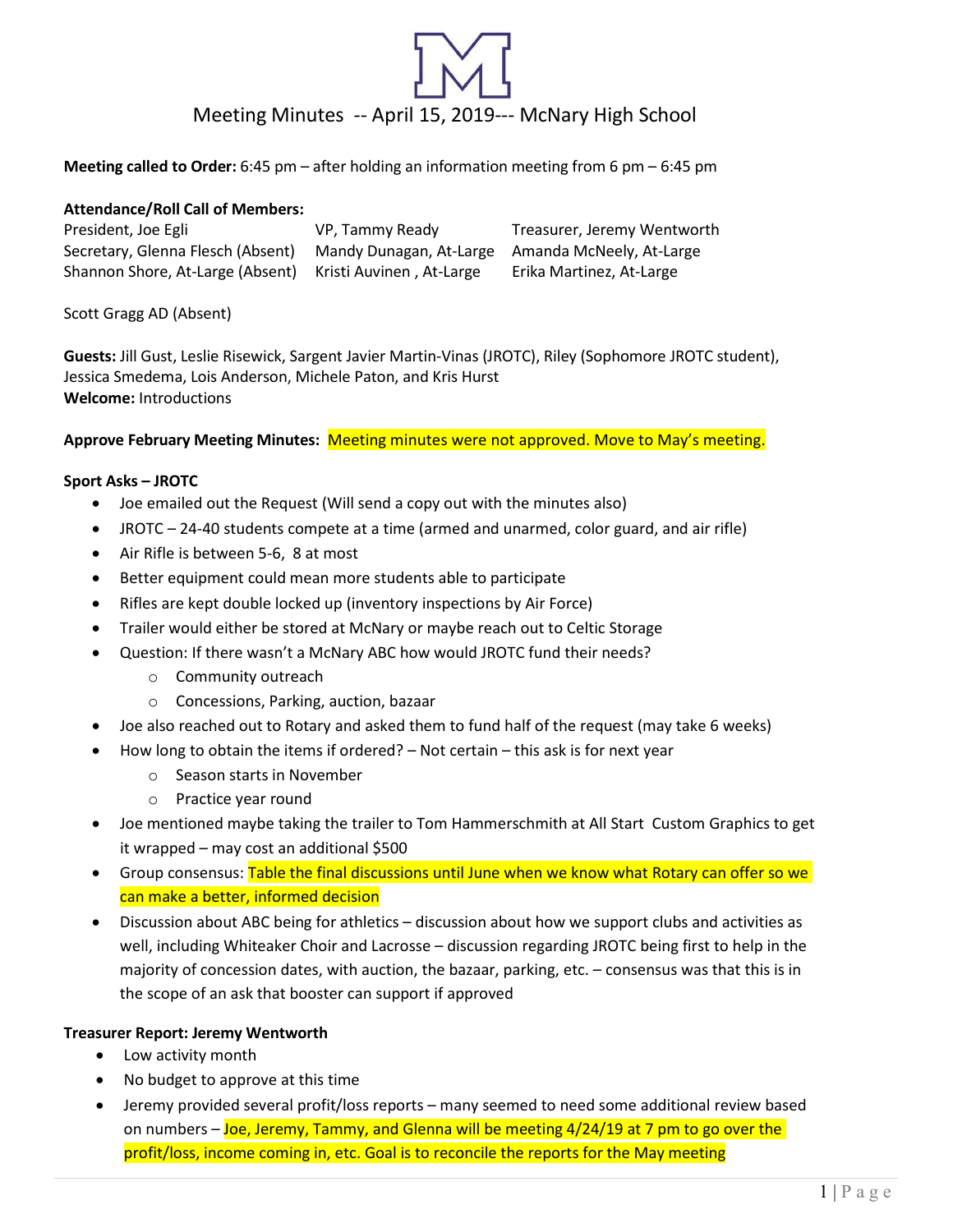# Meeting Minutes -- April 15, 2019--- McNary High School

# **A/D Report:** Scott Gragg (Absent)

### **Committee Reports:**

- **Auction:**
	- $\circ$  Next auction meeting Monday, May 6<sup>th</sup> at 5:30 at the Log House Garden
	- o Ben and Paula Phelps were at the last meeting and agreed to do the checkout process
	- o Reserved Parking Spaces
		- Talking about temporary reserved spots (sleeve, moveable, family names)
		- Scott in agreement if JROTC can manage Mandy got the approval from Major Garcia
		- Scott also requested maybe have boosters provide payment of sorts to JROTC
			- Joe mentioned tonight's ask might come into play
			- Mandy will talk to Major Garcia, talk about the "ask", if the ask isn't approved then we will offer something to them, to be paid out at the end of the football season
		- Clear communication at auction demand will be bigger than before with the construction (Joe suggested adding the "construction" verbiage to show the demand is bigger now than before)
	- $\circ$  Everything at this point is on track can always use more help if anyone interested
- **Bazaar:**
	- $\circ$  The facility use form was approved and the event is being held on Nov. 23<sup>rd</sup>.
	- o Need to find a group or individual that is wanting to take this event on, shadow Glenna, Erika, and Tammy – past group has agreed to support whomever might be interested

### • **Concessions:**

- $\circ$  Spring concessions is nearing the halfway mark
- o Almost all spots are filled by the teams and the leads
- o Gained a couple more leads that have been trained (Leslie Risewick and Angie Villalvazo)
- o May need to talk about not opening concessions for Lacrosse next year we want to finish out the season as we have teams in place, but like softball and baseball concessions, if we continue on the same path, ABC is losing money each time we are open for Lacrosse
- **Hall of Fame:**
	- $\circ$  Great event with a lot of support great start to something that has not been done in years
	- $\circ$  Jeremy will do a profit/loss for the event and report on it in May
		- This will be discussed at the meeting Joe, Jeremy, Tammy, and Glenna on 4/24/19
- **McNary Office Staff: Scott's Ask:**
	- o Scott reached out to Joe regarding a funding request for office staff and coffee
	- $\circ$  Scott is requesting booster club fund the weekly coffee needs for the office staff, instead of the individual gifts and treats boosters has been providing
	- $\circ$  Not certain of the cost or what that looks like more information to come next month
	- $\circ$  In the meantime, Erika will reach out to Starbucks to see if they want/willing to donate
- **Spirit Wear for Future Freshman Night:**
	- o Do we know any numbers of what was sold? Thinks around \$3000
	- o Jeremy will run a report for the May meeting